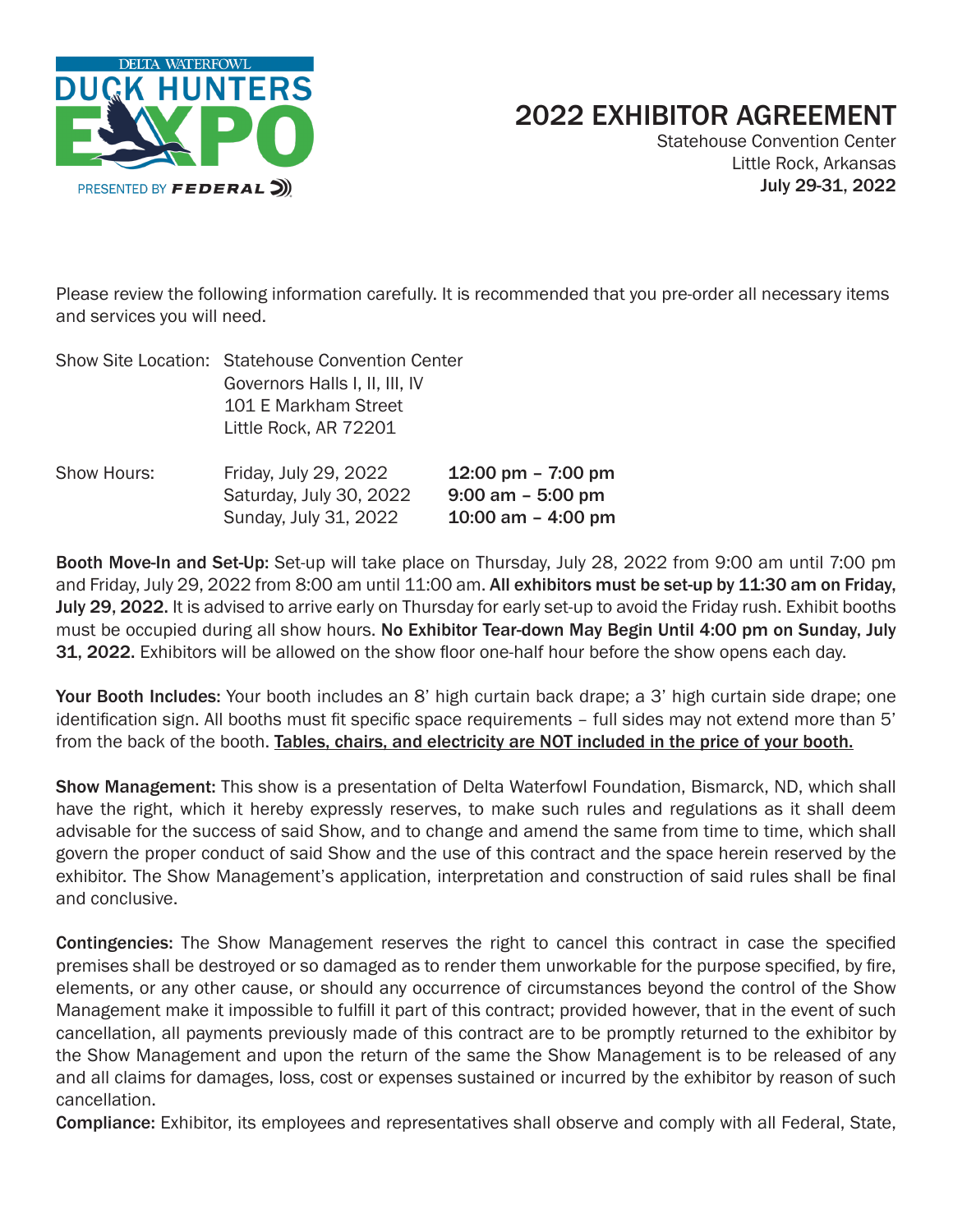Municipal and Building Management laws, charters, ordinances, rules and regulations of the State, City, and Building in which said show is presented. Exhibitors are required to abide by state laws and wildlife agency regulations when selling animal parts.

Conduct: Exhibitors and their personnel are expected to maintain a business like attitude throughout the show. Anyone found to be creating a nuisance or conducting themselves in a manner unsuitable to Show Management will be subject to eviction from the premises.

Badges: Four (4) Exhibitor Badges will be provided for each booth exhibit. Exhibitor Badges are valid for all three days of the show. Additional badges may be purchased (by Exhibitors only) for \$5.00 each. No one will be allowed on the show floor without an Exhibitor Badge or daily show ticket.

Exhibitor Registration Check-In: All exhibitors must check-in prior to show open at the Exhibitor Registration Desk to pick up your packet with your show passes.

Show Admission: Regular daily show admission is \$10.00 for adults, free for children (16 years old and younger).

Booth Payment: All booth reservations must be paid in full AND RECEIVED NO LATER THAN June 1, 2022.

Exhibitor Booth Take Down: Sunday, July 31, 2022 from 4:00 pm to 10:00 pm. All exhibits must be removed from the building on Sunday night. DO NOT begin to dismantle your booth before 4:00 pm on Sunday, July 31, 2022.

Electrical/Internet: Electrical and Internet needs must be ordered through the Statehouse Convention Center.

Use of Space: No excessive noise-making devices or public address systems shall be allowed without approval of show management. Exhibit booths must be occupied during all show hours – NO EARLY EXIT

Food and Beverage: No consumption of alcoholic beverages is permitted on the show floor. Please keep the appearances of your booth professional looking.

Raffles: Delta Waterfowl Foundation is the only organization allowed to conduct raffles for fundraising purposes. Giveaways must be announced prior to show close on Sunday July 31, 2022.

Insurance Liability: All exhibitors at the 2022 Duck Hunters Expo at the Statehouse Convention Center will need to provide a certificate of liability insurance naming Delta Waterfowl Foundation as an additional insured. This certificate must be delivered prior to June 1st, 2022 to: Delta Waterfowl Foundation, 1412 Basin Avenue, Bismarck, ND 58504. You should be able to obtain the certificate of insurance from your insurance agent. If you cannot obtain this insurance through your agent, please contact Delta Waterfowl Foundation for additional options.

Security: Overnight security will be provided Thursday, Friday and Saturday nights inside the exhibition hall so that you may leave your display set-up overnight. Delta Waterfowl Foundation and the Statehouse Convention Center are not responsible for any property or merchandise brought to the show. Exhibitors' property is the responsibility of the Exhibitor. Security may be provided, however, liability for loss remains with the Exhibitor. Exhibitors release Delta Waterfowl Foundation, and the Statehouse Convention Center from any and all liability damage and injury and agree to all show rules and conditions set forth.

Liability: Delta Waterfowl Foundation, and the Statehouse Convention Center assume no responsibility for any